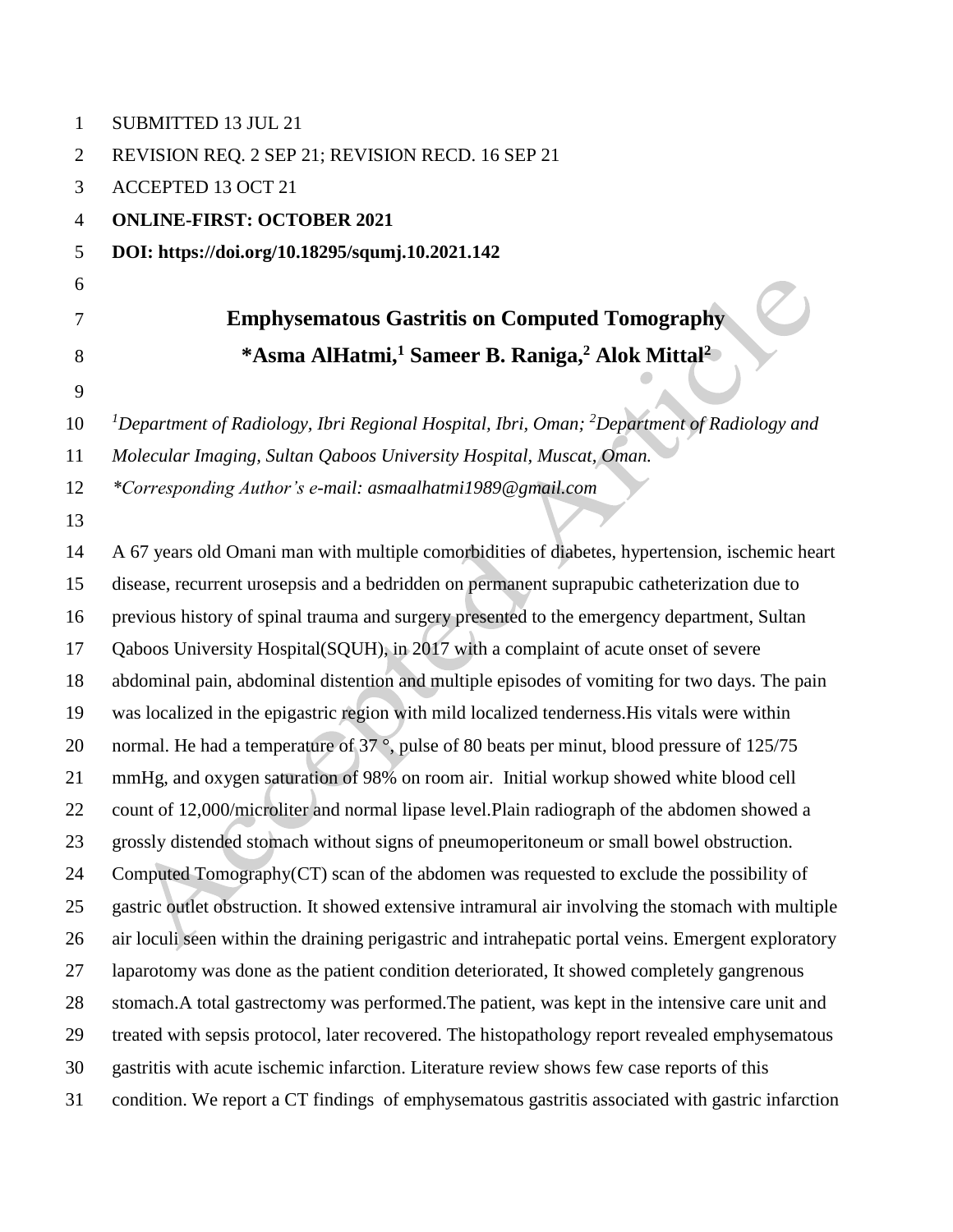in a diabetic patient. It is the first case of emphysematous gastritis reported in SQUH using only radiological modality.

## **Comment:**

 Emphysematous gastritis is a rare and potentially lethal condition which requires prompt diagnosis and urgent aggressive management.<sup>1</sup> However, the presentation can be overlapped with 38 other diagnosis like gastric emphysema and gastric ischemia.<sup>2</sup> Differentiation is very crucial between these as the management and prognosis will also be different. History of diabetes, ingestion of alcohol or corrosive material, adenocarcinoma of the stomach, peptic ulcer, infarction, trauma, or invasion of submucosa by gas-forming organism are considered to be 42 predisposing factors to this condition.<sup>1,3</sup> The literature shows that commonly isolated organisms 43 are Streptococci, Escherichia coli, Enterobacter and Pseudomonas.<sup>3</sup> Our patient had two risk factors including history of diabetes and recurrent urosepsis.Patients with emphysematous gastritis are usually symptomatic and may present with sudden acute abdominal pain, 46 hematemesis, fever, leukocytosis or septic shock with sign of instability and systemic toxicity.<sup>4</sup> Emphysematous gastritis is an emergency condition which needs to be considered in differential diagnosis of acute abdomen especially in presence of risk factors and needs urgent CT abdomen for early diagnosis and intervention.<sup>5</sup> 

 Compared to gastric emphysema which is a benign condition caused by disrupted mucosa and secondary air entry to the wall due to variable causes like after endoscopy, extension of 53 pneumomediastinum or pneumothorax, severe vomiting or pneumatosis cystoides.<sup>2</sup> However the patient remain asymptomatic and condition will resolve spontaneously.

 Both emphysematous gastritis and gastric emphysema can be manifested in plain abdominal 57 radiograph as linear thin lucencies along the stomach wall.<sup>2,5</sup>  $CT$  is the most sensitive method and the best diagnostic modality which helps to differentiate further between them as emphysematous gastritis is usually associated with thickened gastric mucosal folds and edema along with cystic pockets of air in the gastric wall and sometimes air in the gastric venous 61 drainage and portal vein in severe conditions.<sup>2,4,5</sup> CT also helps to exclude the other differential 62 diagnosis of acute abdomen like acute pancreatitis or perforated viscus.<sup>2</sup> Plain radiograph of the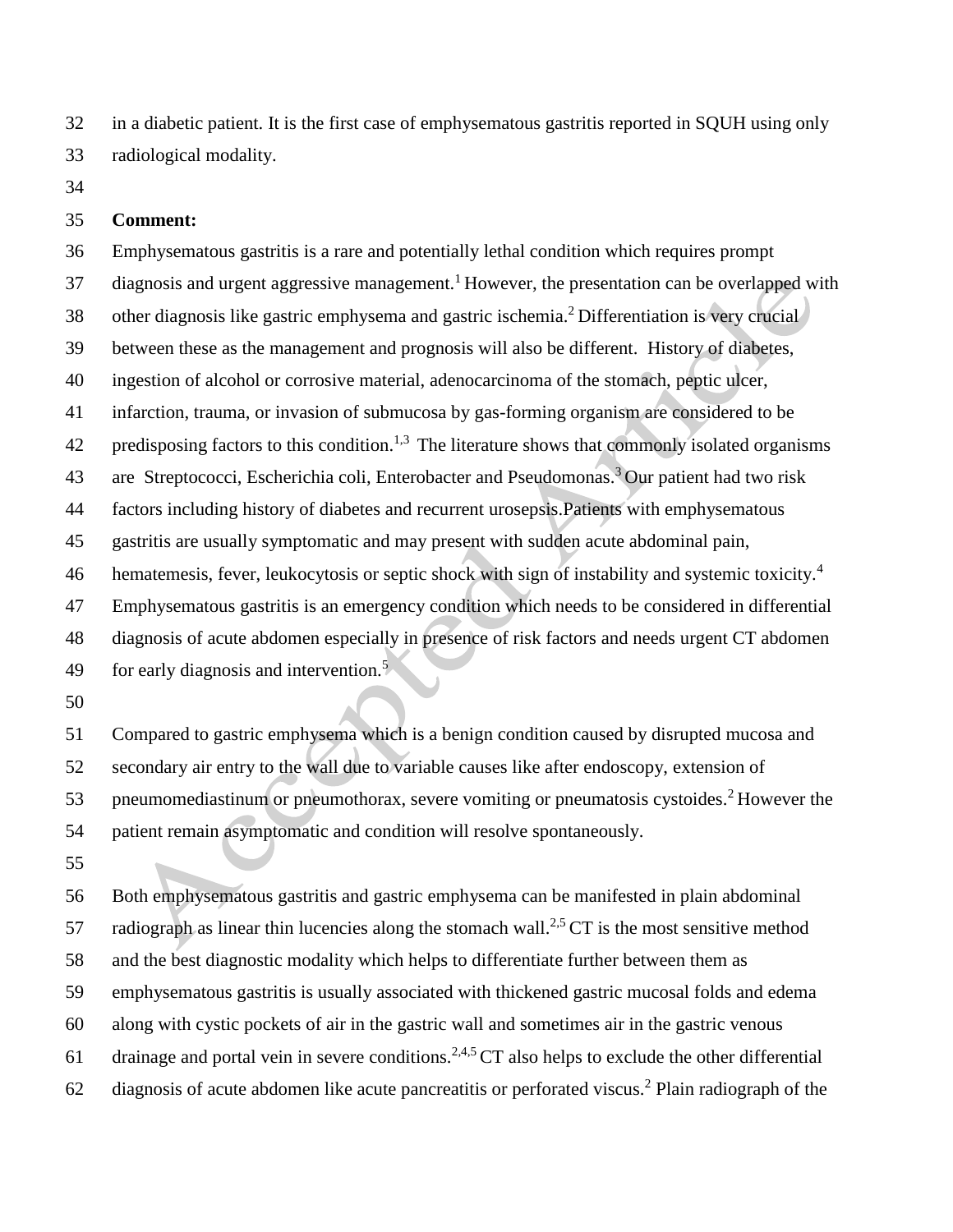abdomen of our patient showed a grossly distended stomach without signs of pneumoperitoneum or small bowel obstruction(figure 1).CT scan was requested to exclude the possibility of gastric outlet obstruction. It showed grossly distended stomach with mild thickened wall and extensive intramural air involving fundus, body and pyloric region [\(Figure](about:blank#2) 2A,2B). Multiple air loculi were seen within the draining perigastric veins [\(Figure](about:blank#2) 2C) and within the intrahepatic portal vein in the left lobe of the liver (Figure 2D).

 Patients with gastric emphysema are usually asymptomatic and have a benign course compared to the patient with emphysematous gastritis, in which most of them are clinically ill and need 72 urgent management.<sup>2</sup> The mortality from emphysematous gastritis is more than  $60\%$  and the non-73 Lethal complication like gastric strictures is up to  $25\%$ .<sup>1,3</sup> Early non-operative medical management with good hydration, broad-spectrum intravenous antibiotics and bowel rest improve the clinical outcomes.<sup>4</sup> Surgery is not indicated in acute setting even in the presence of portal venous air or pneumoperitoneum as it is associated with increased mortality and post- operative complications like anastomotic leak and fistula formation. Surgery is indicated in case of clinical deterioration, peritonitis, gastric infarction, perforation or failed medical management.<sup>2,3</sup> Our patient underwent emergent exploratory laparotomy as his condition deteriorated, it showed completely gangrenous stomach in which a total gastrectomy was performed. Early detection and management of emphysematous gastritis based on clinical presentation and CT findings will improve the clinical course and reduce the mortality and morbidity.<sup>4</sup> 

## **Disclosure**

 The reporting of the current case does not contravene with the regulations of the local institutional review board. No conflicts of interest declared concerning the publication.

## **Authors' Contributions**

AA collected the clinical data, medical images, did the literature review, wrote the manuscript

draft, and editing after review. SBR reviewed the manuscript drafts before submissions with

error correction. AM chose the appropriate images and wrote the captions and citations.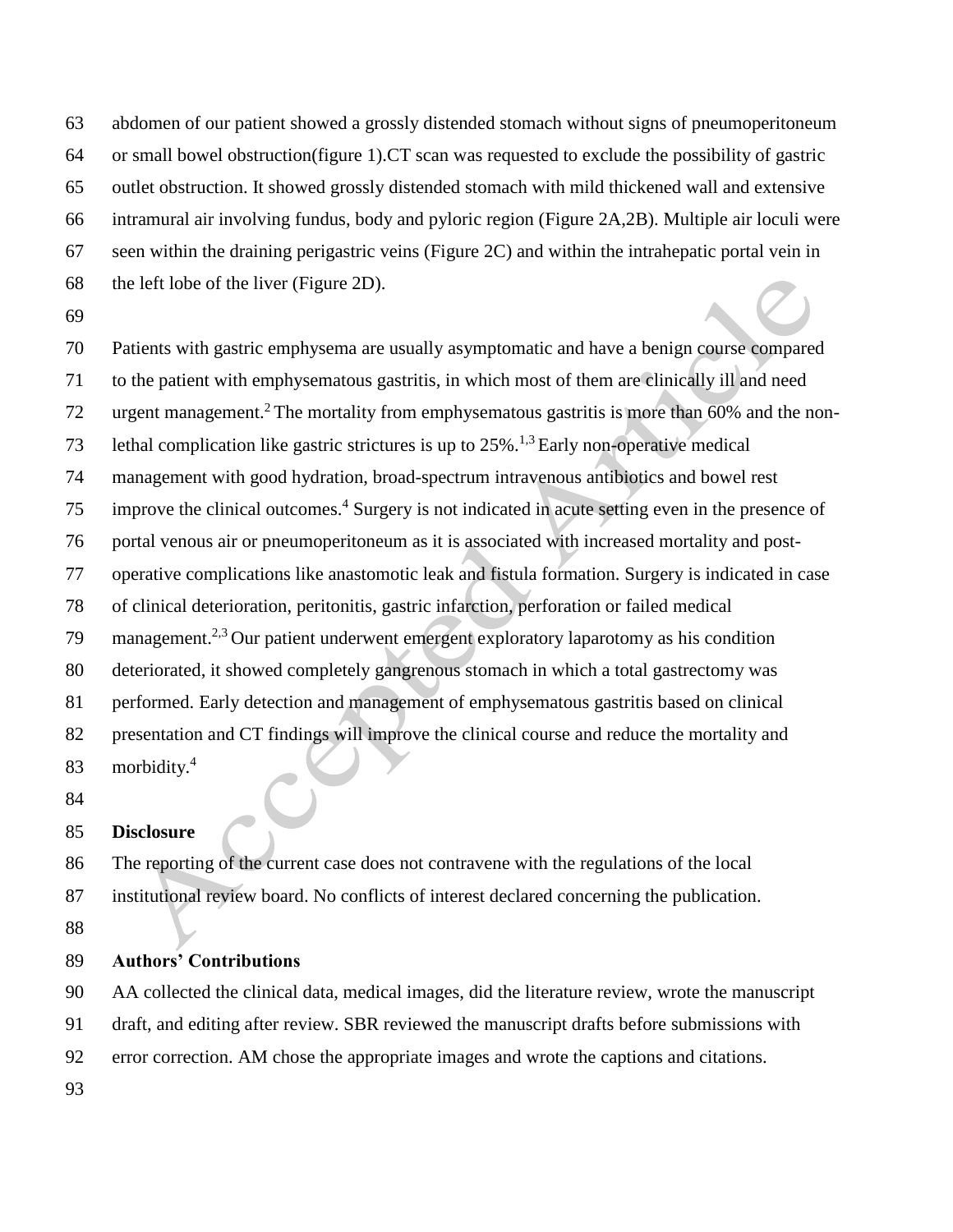## **References:**

- 1. Suwannachod C, Rujitanon P. "A case report: emphysematous gastritis." Int Surg J. 2017
- Aug;4(8):2819-2822. : [http://dx.doi.org/10.18203/2349-2902.isj20173426](https://dx.doi.org/10.18203/2349-2902.isj20173426) .
- 2. Matsushima K, Won EJ, Tangel MR, Enomoto LM, Avella DM, Soybel DI. Emphysematous
- gastritis and gastric emphysema: similar radiographic findings, distinct clinical entities. World J
- Surg. 2015 Apr;39(4):1008-17. https://doi.org/ [10.1007/s00268-014-2882-7.](https://doi.org/10.1007/s00268-014-2882-7)
- 3. Shipman PJ, Drury P. Emphysematous gastritis: case report and literature review. Australas
- Radiol. 2001 Feb;45(1):64-6.https://doi.org[/10.1046/j.1440-1673.2001.00878.x](https://doi.org/10.1046/j.1440-1673.2001.00878.x)
- 4. Paul M, John S, Menon MC, Golewale NH, Weiss SL, Murthy UK. Successful medical
- management of emphysematous gastritis with concomitant portal venous air: a case report. J
- Med Case Reports. 2010;4:140. <https://doi.org/10.1186/1752-1947-4-140>
- 5[. Guniganti](about:blank) P, Bradenham CH, Raptis C, Menias CO, Mellnick VM. CT of Gastric
- Emergencies. RadioGraphics2015;23(1):75–87.<https://doi.org/10.1148/rg.2015150062>



 **Figure 1**: Plain radiograph of the abdomen of a 67-year-old male patient anteroposterior supine view shows grossly distended stomach (black arrows) without signs of pneumoperitoneum or small bowel obstruction.